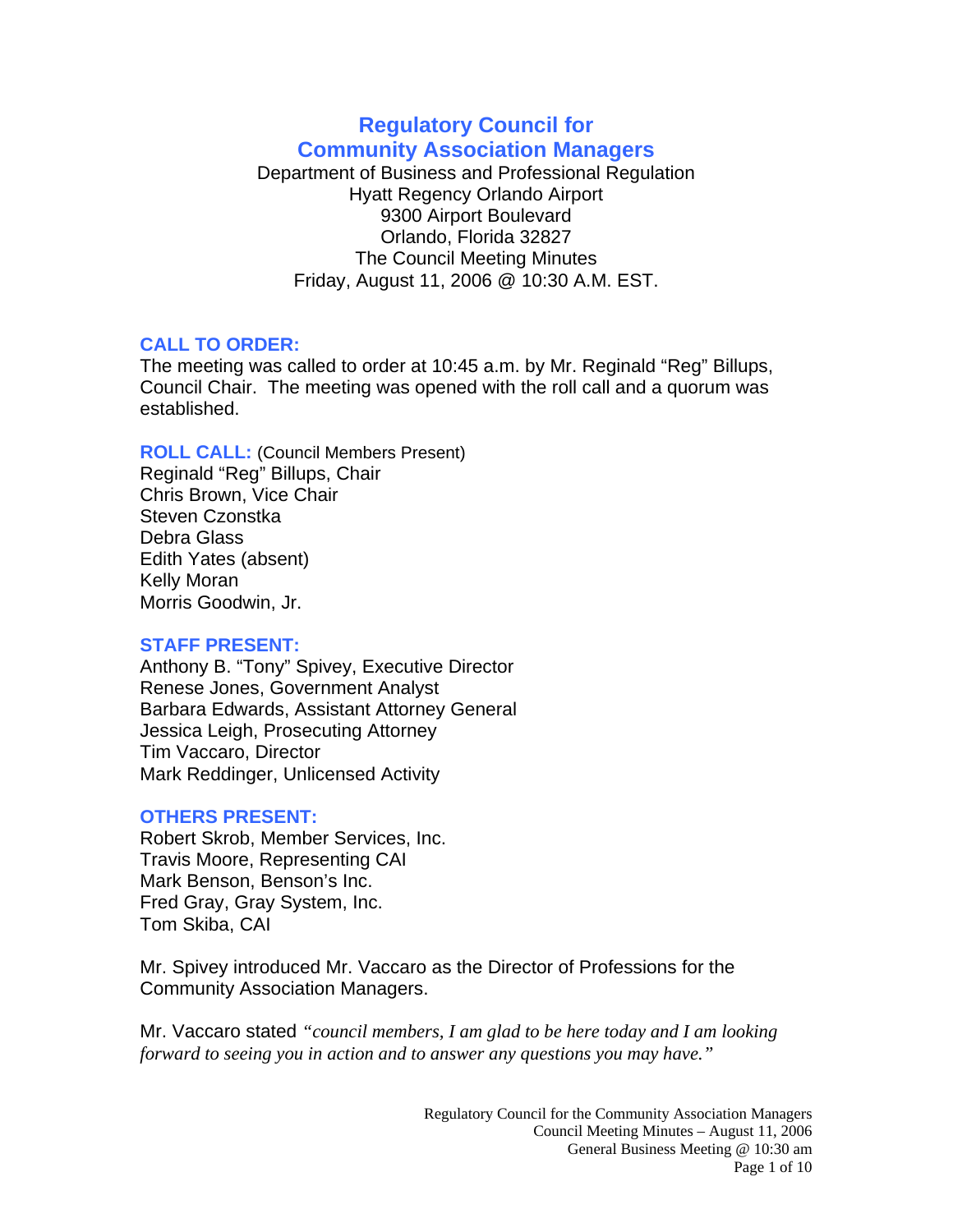### **REVIEW AND APPROVAL OF THE MAY MEETING:**

- MOTION: Mr. Czonstka moved to approve the minutes with no noted corrections.
- SECOND: Ms. Glass seconded the motion and it passed unanimously.

### **CHAIR REPORT:**

Mr. Billups stated *"as a reminder, Council tabled the privatization study until this meeting and this being our approval of the council to move forward with the study for privatization. Reason for the delay was to give the department and the new council members time to review the study before today."* Mr. Billups called for a motion.

- MOTION: Mr. Brown made a motion for the business case to be delivered to the executive office of the Governor and the legislative budget commission for evaluation pursuant to the management privatization act.
- SECOND: Mr. Czonstka seconded the motion and it passed unanimously.

Mr. Billups opened the floor for discussions.

Mr. Spivey introduced himself and stated *"when I took over this group two years ago this was the first subject that was presented to me during our discussion. Since then, I have observed and watched you deliberate and one question kept coming to my mind. Why are you doing this? So, I basically asked the question and what I was told you were not voting at that time to do privatization for this group, but basically to determine if it was feasible to do it. What I would like to do is before we go any further ask each member of this council do you have any dislikes or likes based on what's going on in the department and that will give me and the department a better understanding."* 

Mr. Czonstka stated that *"within the last six years that I have been on the council, I have seen and noticed an improvement within the support we are getting from DBPR. However, I still think that in light of the present attitude of the state government toward lessening the size of government and sending more tasks to industry. Two years ago we were told we had to special assess everybody. Now this year all of a sudden we were told we are rolling in money and we can waive the fees. I just think some of these items eventually have to be put up for privatization and put in the commercial area just to see what our alternatives are. I believe Mr. Brown's motion that I seconded doesn't automatically guarantee an approval of this process, just submit it to the next state (sic). My biggest complaint is how long it takes things to get done. I just think that we need to march on with this so we can eventually get all the input from everyone that wants to make an input, so that we can make a discussion. This is the reason why I voted to proceed with this process.* 

Mr. Goodwin stated *"I am one of the new council members, but I am old. I know where all of the bodies are buried. Having said that I have noticed over the course of the last few years an improvement in the relationship between council and DBPR. The only thing* 

> Regulatory Council for the Community Association Managers Council Meeting Minutes – August 11, 2006 General Business Meeting @ 10:30 am Page 2 of 10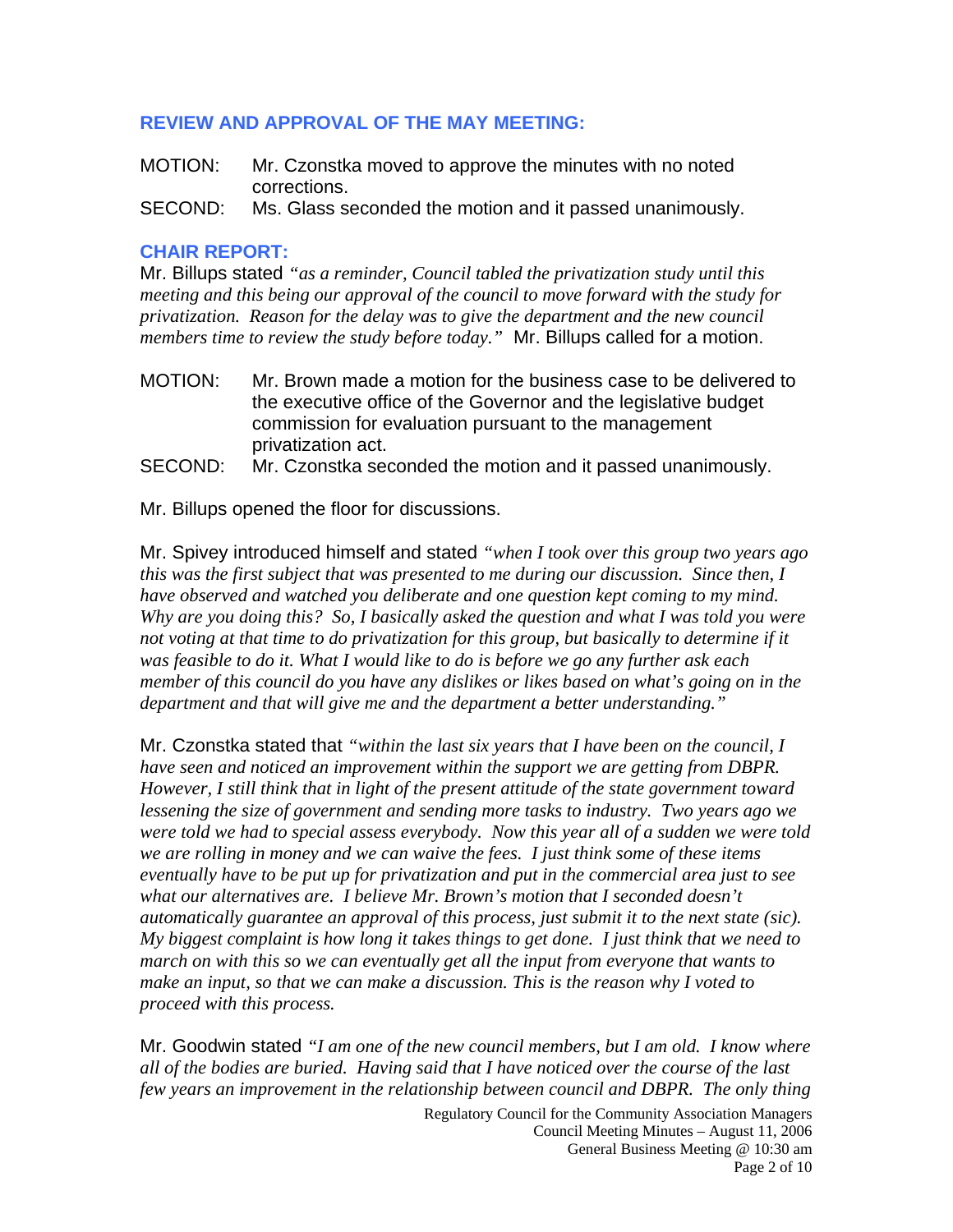*that I am interested in is what's best for the community association managers. I feel that looking at the privatization is one of the things that we can see if there is a better way of doing it. I'm not sold on it. I just want to have the fact, that's it."* 

#### Mr. Billups passed until the end.

Mr. Brown stated that *"I would like to compliment you (Mr. Spivey) and your staff and I think there has been definitely improvement and I don't have any criticism. My biggest concern I think is government structure in general, uncertainty. People in many of the state offices, they come and go really quickly and we (council) can have things working very smoothly and there is a shake-up. Also, there's concern about the sweeps. When we do build up reserve, we're planning for the future. In an instant the legislation will sweep from us (council) and we could be facing a special assessment again. Based on all of what I see of the uncertainty just the political climate of Florida government in general I think that we should at least consider privatization and that will… maybe that will help bring about some stability."*

Mr. Glass stated *"I kind of agree with all of them. I think we have heard from the point we are council and we can do a, b and c, but that doesn't make us a board. We have more rights and you can take more control over a board and they can't come through and say you can't do this. I think what we are looking for is a different answer or to know the facts like Morris said so we would be able to make a better judgment call on it We know what we want to do but we can't seem to get there. We keep repeating ourselves and… Chris has said with change in staffing… or different people in the department and stuff. We have to start back over and they all have a different opinion. That's good we have to rely on them for directions, but we have already gone through this opinion. So I think we are trying to weave through to see which path we really need to go and have the documentation and information to backup…"* 

Ms. Moran stated that *"I agree with the council members. I think our industry needs stability and sometimes government can be uncertain. In the community association industry it is highly specialized and very broad. Managers are responsible for millions of dollars with assets. We do need oversight in this industry especially in Florida but privatization…the feasibility of the privatization study will bring that stability to our industry.* 

Mr. Billup stated *"being the sole person on the planet that was appointed to the first CAM council and has been here since its interception. I will tell you right now, the staff that we have in place has been the most cooperative that we have ever had. I think our working relationship is much better. We have had…, we have had, staff that has had hidden agendas. We have had staff that let us down, saying one thing and doing another. I don't think that we are getting that now. I don't have a problem personally when I go to the department I get things done, they are happening. We are leaner and meaner than we were prior to the assessment. If you look at the way we were spending prior to the assessment that was one of the things that drove us into the deficit. Going out and having to have a special assessment to rid ourselves of the deficit got a lot of people's attention.*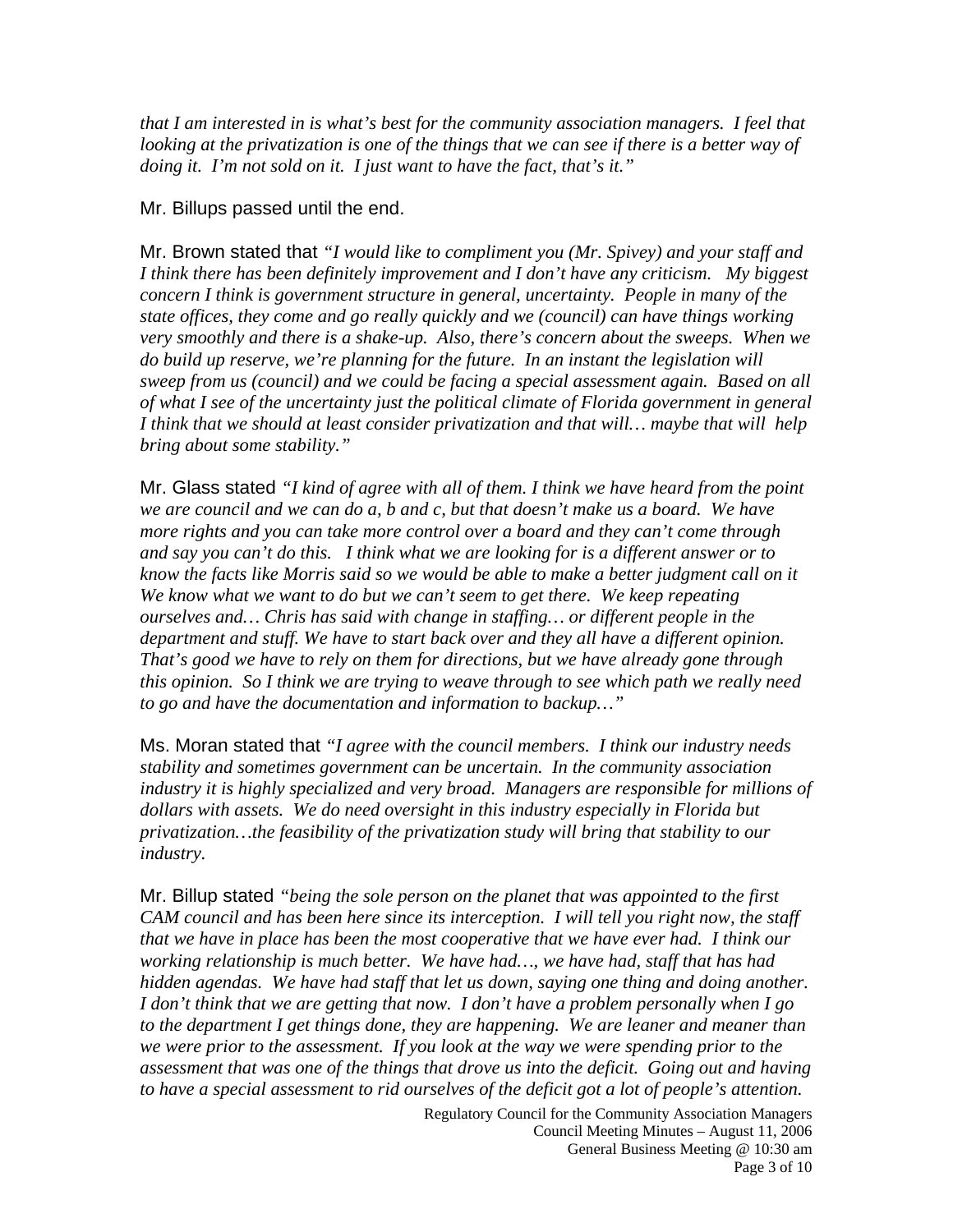*We don't spend the way we did then. In the early days all of our meetings were held in Tallahassee and conference call meetings was something that we rarely had. So we spent the money and I am not saying only council spent it. I also see that there's been some consolidation in the department. I think that has been an affect to bring us more efficiency and as a result of that we are spending less. We really thought we were going*  to have to go and raise fees. We did some modeling a few years ago and said we are *going to have to increase some fees or we are going to be going out, again for a special assessment. Well because of the controls that have been placed on the spending and the consolidations that don't have to happen now, and as a matter of fact we have money setting there as a surplus. Just as sure as I am wearing a gray suit it will be swept eventually. So to be able to get to the point now where we are waiving the renewal fees this year is a real plus. I don't want to deal back what happened five, six years ago. I tell you what; if we were having these kinds of conversations then about privatization my mind would already be made up. So, I support the motion. I think we have an obligation as a council to the CAMs of the state of Florida to move forward with the study so we can see what's out there. For we don't know what's better right now and I think we are going to have to move ahead. So I support the motion that we move to the next level so that we can find out. But, it doesn't mean that it's going to be better to do it in the private sector or the public, we don't know. That's why you have the study and that's why you send it to the Governor to get that done.* 

Mr. Spivey said *"Thank you all and I appreciate your comments. My compliments to Mr. Stroll for the report that his company completed. What I want to do is share with you some additional information and whatever decision you all do make to go forward or not you will have as much information as possible to make an informed decision. So I just want to speak on a few issues.* 

 *I noticed that one of the main issues in all of your comments was about the assessment so I will speak on that as well. What I want to talk about first is staff level. I am sure you all have read your report. I just want to make some comments regarding the information. I noticed in your report it calls for six members to go into the new format with the privatization. Under the current duties that are being performed in the department right now from the CAM applications, licensing the application, and investigations; the five positions will not be able to handle all the proposed ministerial functions. The Board of Engineers chose the option of privatization and initially started with five employees as suggested when they had their case study done. Based on the information they found out after they went private, they realized they needed more individuals. They went from five employees to twelve and ultimately they are now at twenty-one employees. What that does to the revenue is decrease it because you have those extra employees on hand now and they are required to be paid from that budget that you have and there's no extra income allocated other than what the legislators provided to you. One thing I want to make clear about the spending of the legislative budget you may have for an example a million or two million dollars in your account but, your spending authority maybe less. So you may only be authorized to spend so much money per legislative year even though the funds are there. So, that is something I want you to keep in mind when you are thinking about this process.*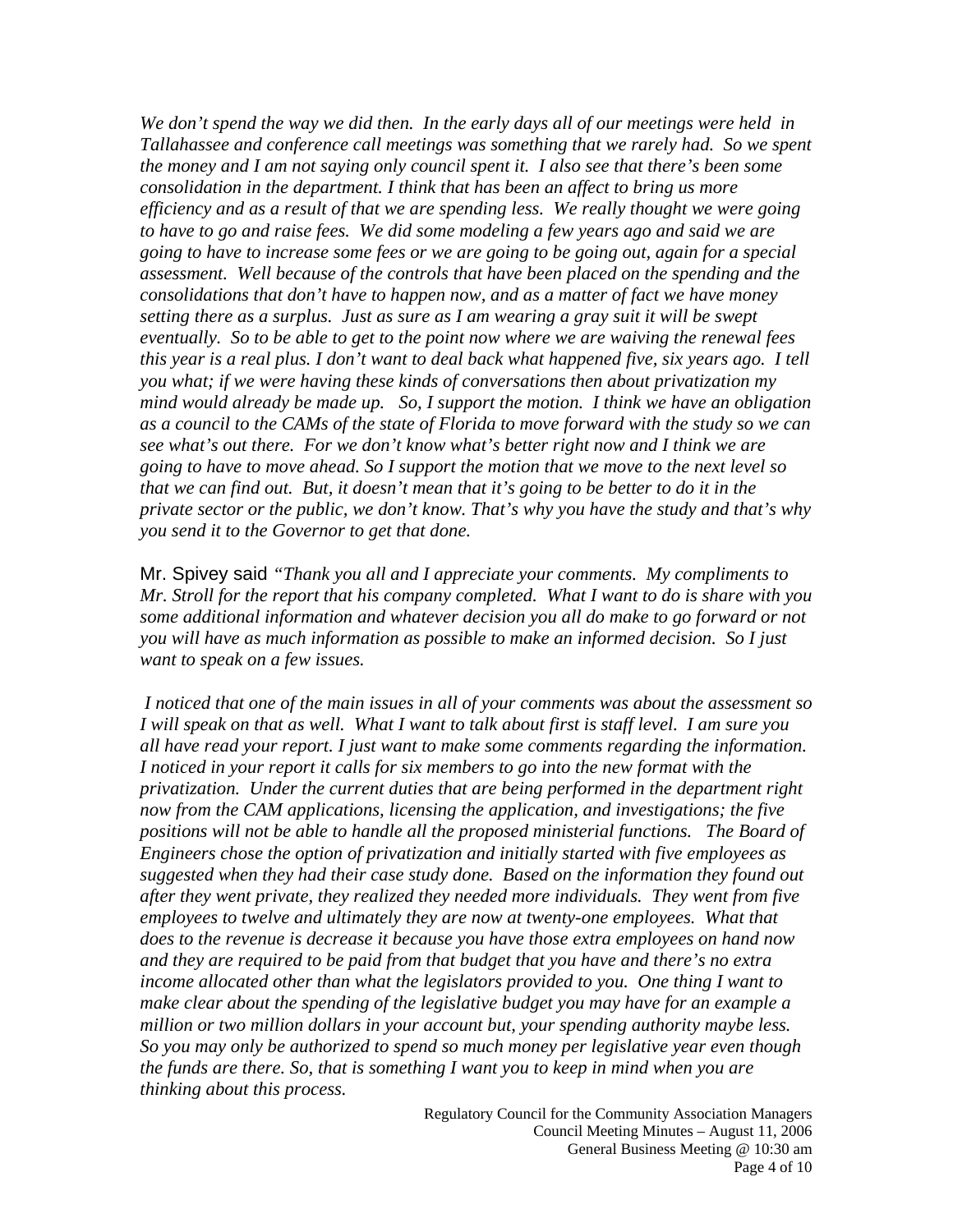*Another thing is the revenue, the fact that you do have a large cash budget the concern that I have heard from all of you are the sweeps. If you decide to go private that does not exempt you from being swept by the legislators. Because if they say they are coming for it, it's a mandate that the money is released from the account. So that is something that you all should keep in mind just because you go private that does not exempt you from that process.* 

*Another item I saw in your report is about the investigative process. Six employees; one of those employees of that six includes an executive director position. The other five members are staff individuals to do the administrative tasks that are being performed to process the applications. None of that calls for an investigation. So, there…, there's a sign right there that you would need additional employees to take care of that process. So again, all these additional individuals will be an increase of the requirements of the legislative budget that you are authorized to spend.* 

*One other item; technology, in your report it calls for technology to be compatible with that of DBPR. The technology in DBPR has a lot of pluses in it, that's because of the different boards that are sharing the computer system, that's what cause the economiesof-scale in the cost of pay for the system that's in place. If this group should go private you will be a stand-a-long entity bearing the entire cost. So, your cost will go up for the technology uses of a system compatible to the level of the computer system we have at DBPR now. These are items that I just wanted to bring to your attention so that you will be aware because there will be an increased cost that you don't see right now because you haven't gone into a privatization mode yet.* 

*The call center right now; what the department has done, we have actual employees dedicated in the call center now to answer any CAMs, condo/land sales calls, and they are working in unison to take care of those different types of calls. For example, if a complaint comes in on a CAM applicant or licensee we have an investigator from both the condo/land sales division in our department that work along with the investigator in the profession sections. In the past what we saw happen was a complaint comes in and one of the investigators goes out and say we cannot do anything about it. We found out that there was a situation that dealt with the condos and not an actual CAM complaint. So the individual that was making the complaint was being told that there's nothing we can do. So eventually later the actual person from the other division goes out and investigates that same complaint and the person would say [you were just here, they told me you could not do anything]. So it made an embarrassing situation doing that. Now we are working in unison by having an investigator come from both entities; the condo/land sales and professions when a complaint comes in they both look at it together and decide which section can handle it, and then the complaint is able to be taken care of a lot better. Better customer service and they see that the situation is being handled and taken care of in a lot faster manner.*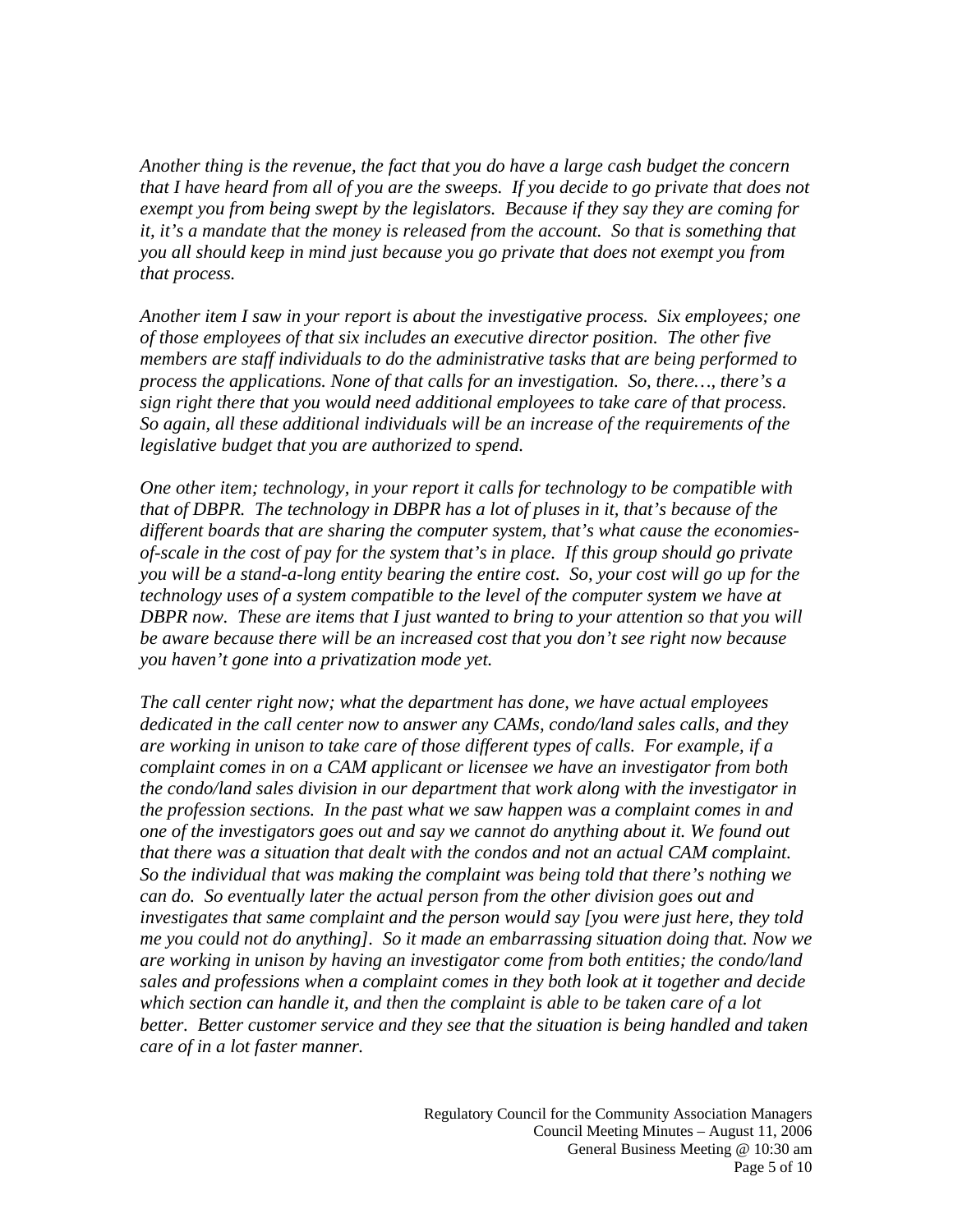*Also, should you go private realize that, that working relationships won't exist any more because the condos and the land sales entity is not a part of professions. If you should go private these entities will be separate again and you will go back to possibly increasing complaints because of the situation that you don't have an investigator to handle the cams complaints and the condo complaints and it starts getting all confusing again and then you will have an increase in complaints, then you will be back to where you were years ago.* 

*So what I want you to do is take these ideas into consideration when looking at this because of the increase in complaints and cost to your section. Right now you are sitting with one point six million dollars in your account. The years as Mr. Billups mentioned to you have a fee wavier so should you go private and all of a sudden start having these increase costs show up, that one point million six dollars just went down. This year you don't have any income coming in due to the fee wavier. That's something you need to take into consideration."* 

Tim Vaccaro re-introduced himself as follow *"Council members as I indicated earlier my name is Tim Vaccaro. I think Mr. Spivey has done a very good job of decisions a lot of the various issues that you may want to look at in terms of going forward with the privatization study. I am certainly not up here to try and talk you out of that in any way. Secretary Maristiller and Deputy Secretary Yecke both indicated on a number of occasions that the department is not against privatization as long as someone has a very good business case for it. If there is a better way to do things then we certainly would not want to stand in the way. But I think that Mr. Spivey has made a lot of valid points for you to consider and to add, onto that a little bit I would like to say a few things. I know that there have been some decisions today regarding the uncertainty of state government concerns about government perpetually signing tasks to industry, fee sweeps, account sweeps and so forth. One of the things I would like to point out to you is over the course of the last few years. I am sure you all know the department has undertaken the Technology restructure that has created various center functions performed with in the agency; central intake, education and testing, the call center, professions, and so forth and keep in mind that many millions of dollars have gone into putting that system in place. Granted we are getting ready to go into an administration change within the coming year. But my gut instinct is that given the amount of time and the money that has gone into this system of the course of the last few years I don't think you're going to see any change. Experience in state government has told me that on the level that we are right now as far as your staff, Mr. Spivey who has been your executive director for two years, Ms. Jones that has been with you for about a year now I think you will see that they would more than likely continue in that roll and I do see some stability there. Also, knowing that the last three years that I have been with the department I was the executive director of the Construction Industry Licensing Board that there have been a lot of improvements made in the way that this agency serves their customers, it consumers, it licensees and we are certainly not slowing down in that regard. We have gone to a 1.800 number for unlicensed activity, we have taken a very aggressive stand as far as that goes and Mr. Reddinger is going to be talking about that earlier (sic) and we also have been working together, professions with the division of service operations to do everything we* 

> Regulatory Council for the Community Association Managers Council Meeting Minutes – August 11, 2006 General Business Meeting @ 10:30 am Page 6 of 10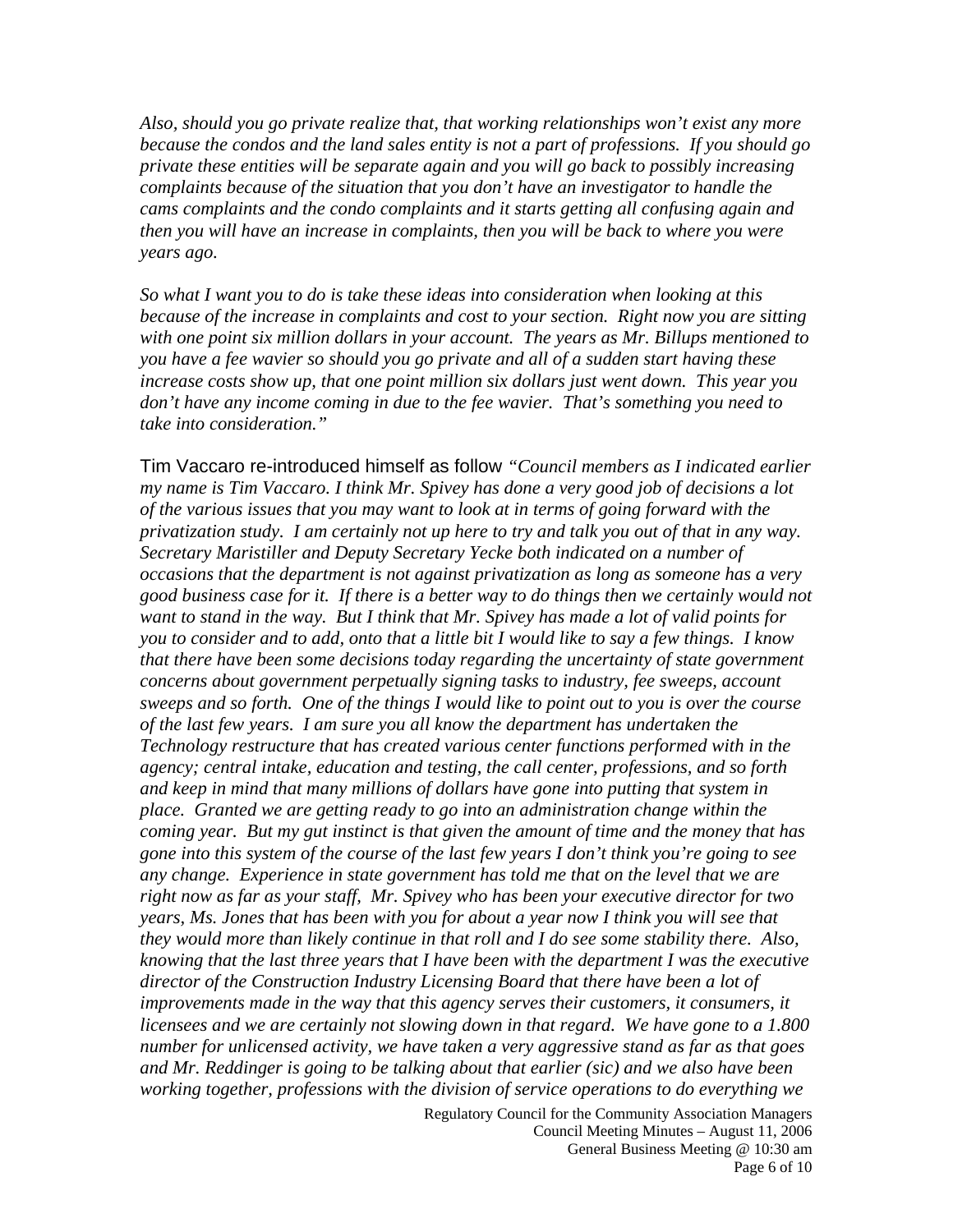*can to improve business processing. To reinforce what Mr. Spivey has said as far as uncertainty goes; fee sweeps that is something that… as Chairman Billups said unfortunate that is something that you maybe subject to." Ms. Glass you made a comment earlier about your interest in the Council possible developing into a board. Keep in mind that anything of that nature would require legislative change. Regardless of whether you privatize or not that is something that may or may not happen. Personally, I am not aware of any objections on the part of the Department going in that direction in the future. That is something I will be more than happy to talk with our legislative Affairs director about. One of the things I would like to suggest to you as you are pursuing this project if there are any of you wishing to come to Tallahassee and want to take a tour of the facility and take a look at what we are doing we would be more than happy to have you come up. I am willing to hear from you at anytime. I have plenty of cards with me. I am sure that Mr. Spivey or I will be willing to speak with you at any point. Thank you very much."* 

Ms. Edwards advised council to be reminded of the sunshine law. If any member of the council gets a call from an individual or an association or anyone, council should not express their own opinion. The reason that business is done in the sunshine is because the public has an interest in the process and they want on record your thoughts and comments.

Mr. Billups appointed Mr. Brown to serve as the liaison between the governor's office and council.

Motion passed.

15-minute recess.

Mr. Billups called the meeting back into session.

### **COUNCIL COUNSEL REPORT:**

Ms. Edwards stated *"that we only have one rule in the hopper at this point 61-20.504 has been adopted and became effective on June 27."* 

Ms. Edwards re-drafted the null and void language as stated in the agenda book on the continuing education requirements. Ms. Edwards stated in #6 and #7 was where the new language is located. She asked Mr. Spivey could he review the language she drafted and let her know if it could be used and would it be within the guidelines of the department's procedures. She wanted to know if the department can skip one renewal cycle and add the next renewal cycle on the license of a newly licensed individual.

Mr. Spivey indicated that all of the renewals for this profession expire the same day. To change the expiration date to require two expiration dates in the computer system will require a change to the programming system.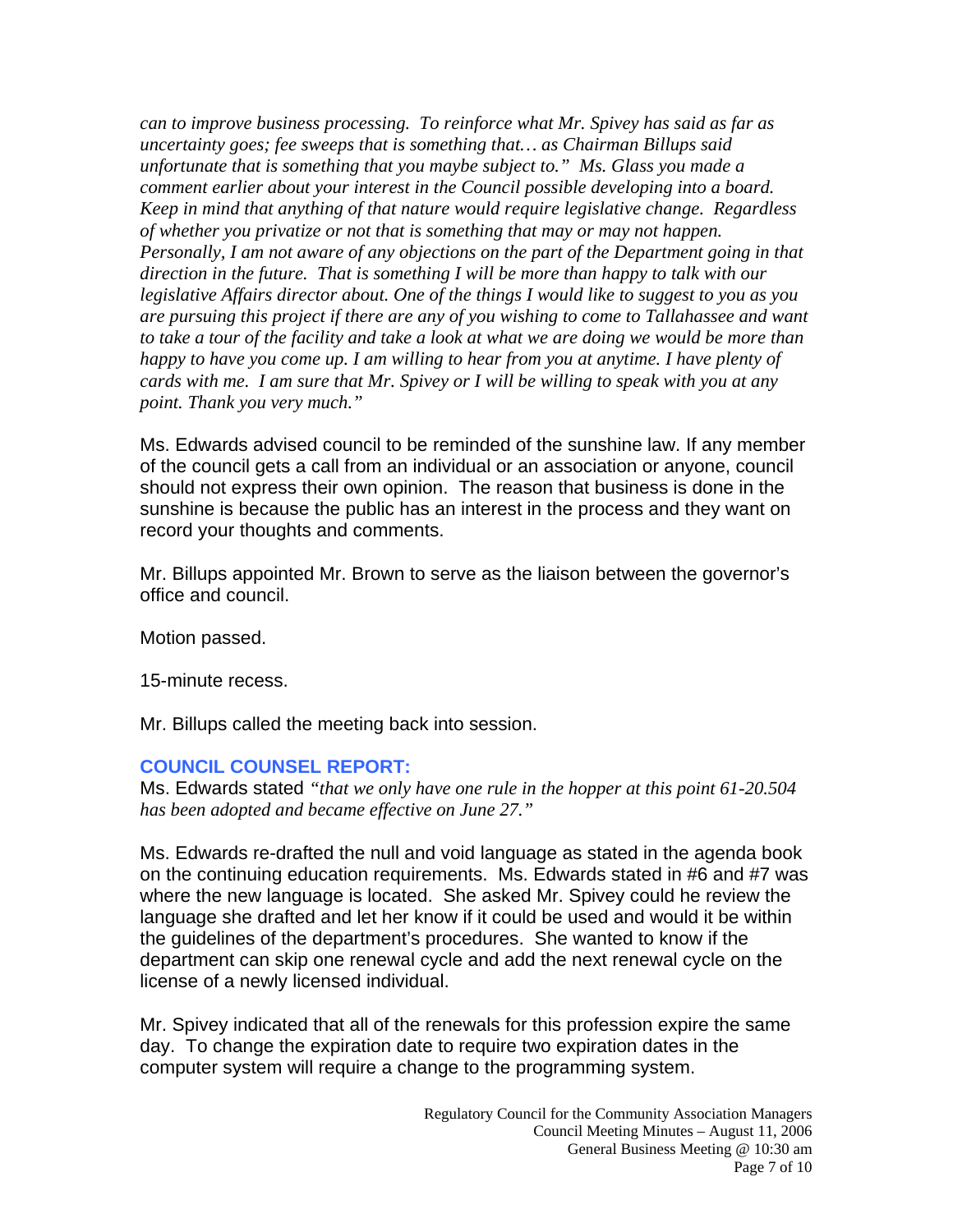Ms. Edwards will continue to work on the continuing education rule 61-20.508, F.A.C. Ms. Edwards will take a look at Rule 61-20.002 and prepare a draft for the next meeting.

- MOTION: Mr. Goodwin made a motion for Ms. Edwards to continue to work on section 61-20.508 F.A.C. for rule making and evaluate and prepare a draft of 61-20.002 for the next meeting.
- SECOND: Ms. Moran seconded the motion and it passed unanimously.

## **PROSECUTING ATTORNEY REPORT:**

Ms. Leigh stated that she provided them with a memorandum dated July 18, 2006 which contained all the CAM cases located in the legal section and she gave a verbal report as follows:

Status 30 – In Legal

The report showed that there were 8 cases reported;

- Status 35 Set for Probable Cause The report showed that there were 3 cases reported;
- Status 321 Supplemental Investigation The report showed that there was 1 case reported;
- Status 36 Administrative Complaint Filed The report showed that there were 10 cases reported;
- Status 145 Informal Hearing The report showed that there were 10 cases reported;
- Status 36 Pending Informal Hearing The report showed that there were 6 cases reported;
- Status 145 Formal Informal Requested The report showed that there were 10 cases reported;
- Status 50 Settlement Negotiations The report showed that there was 1 case reported;

As of July 18, 2006 there were a total of 38 open CAM cases in the legal department.

Supplemented report of August 9, 2006 as follows:

Status 30 – In Legal

The report showed that there were 10 cases reported;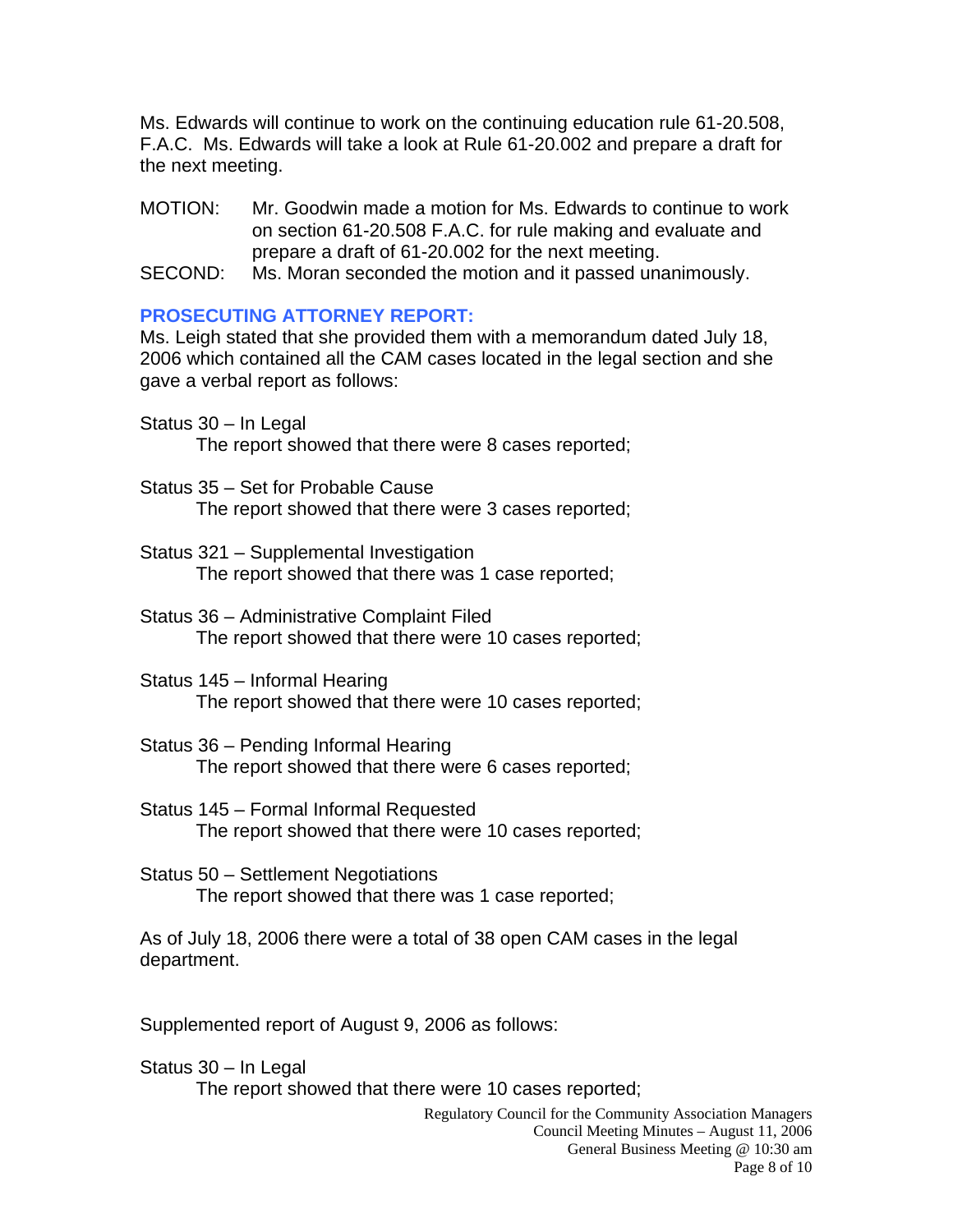Status 35 – Set for Probable Cause

The report showed that there were 3 cases reported;

- Status 321 Supplemental Investigation The report showed that there was 1 case reported;
- Status 36 Administrative Complaint Filed The report showed that there were 7 cases reported;
- Status 42 Ready for Default The report showed that there were 2 cases reported;
- Status 39 Stipulation or Request for Informal Hearing Received The report showed that there was 1 case reported;
- Status 145 Formal Informal Requested The report showed that there were 10 cases reported;
- Status 50 Settlement Negotiations The report showed that there was 1 case reported;
- Status 58 Case Considered Awaiting Final Order The report showed that there were 5 cases reported;

As of August 9, 2006 there were a total of 40 open CAM cases in the legal department.

Ms. Leigh stated that she started last June and there were cases from 1990 on the prosecuting attorney's report. At this point it takes several months for these cases to be investigated before it reaches the legal department. All the cases on this report that's over a year old there's a reason that it is still in the prosecuting attorney's office. There are two cases that are on this report from 2002 and that is because they are pending criminal cases. The 2004 cases the department has already tried to locate these individuals and has been unsuccessful. She wanted to let council know the reason why these cases are still pending in the legal section.

## **PUBLIC SERVICE ANNOUNCEMENT:**

Mr. Reddinger provided a cartoon public service announcement for council review. The reason for the public service announcement was to make the public aware of the unlicensed activity. Council showed interest of the department mailing out a pamphlet and felt as if it would be more beneficial to the cam. Council assigned Ms. Moran as the liaison for council to work with Mr. Reddinger on the public awareness announcements.